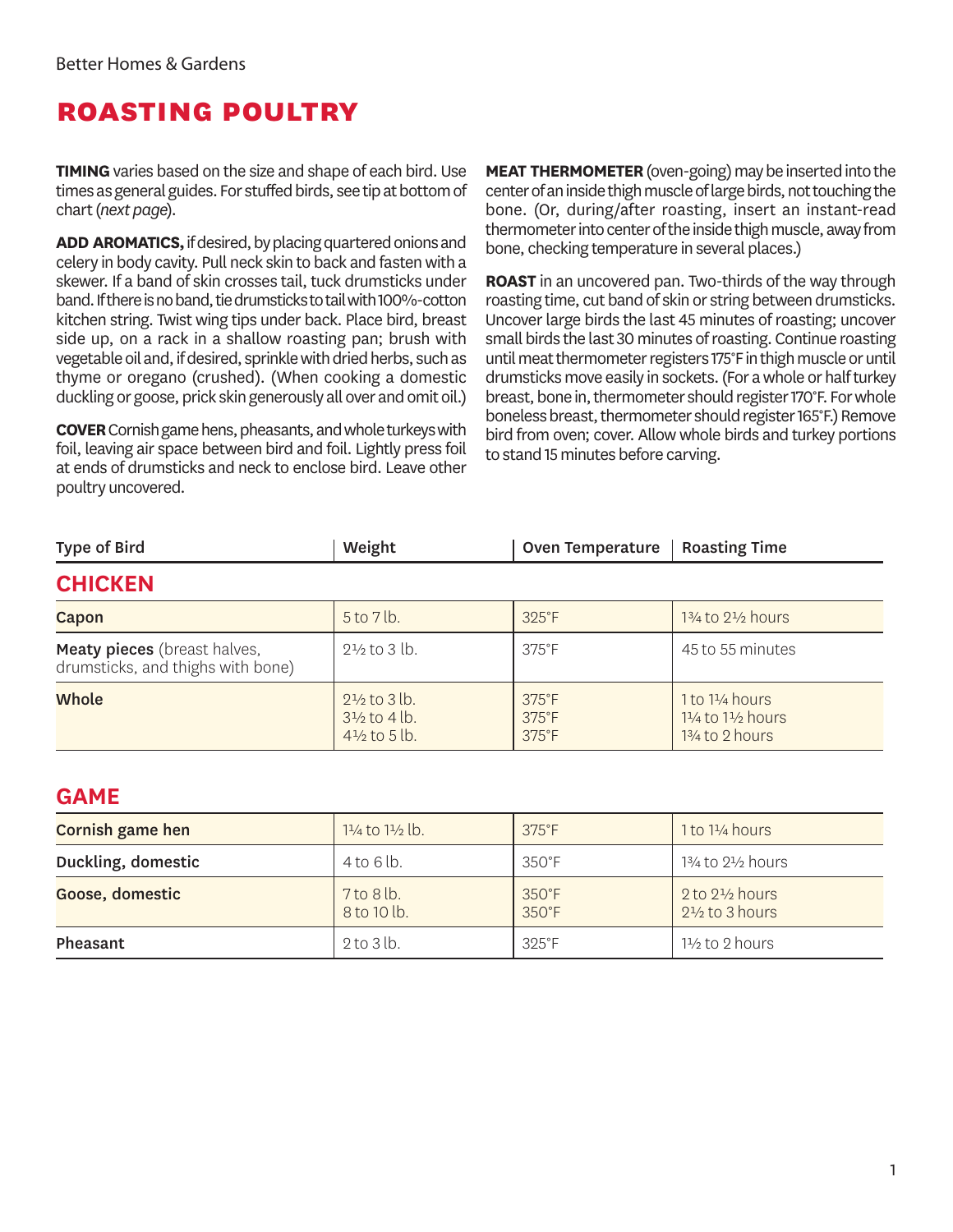#### **roasting poultry** *(continued)*

| <b>Type of Bird</b>        | Weight                                                                            | <b>Oven Temperature</b>                                               | <b>Roasting Time</b>                                                                                                                                                                       |
|----------------------------|-----------------------------------------------------------------------------------|-----------------------------------------------------------------------|--------------------------------------------------------------------------------------------------------------------------------------------------------------------------------------------|
| <b>TURKEY</b>              |                                                                                   |                                                                       |                                                                                                                                                                                            |
| <b>Breast, whole</b>       | $4$ to 6 lb.<br>$6$ to $8$ lb.                                                    | $325^{\circ}F$<br>325°F                                               | $1\frac{1}{2}$ to $2\frac{1}{4}$ hours<br>$2\frac{1}{4}$ to $3\frac{1}{4}$ hours                                                                                                           |
| Breast, boneless whole*    | $2\frac{1}{2}$ to 3 lb.                                                           | 325°F                                                                 | 40 to 60 minutes                                                                                                                                                                           |
| Breast, half               | 2 to $2\frac{1}{2}$ lb.                                                           | 325°F                                                                 | 60 to 70 minutes                                                                                                                                                                           |
| Breast, boneless half      | 11/4 to 11/2 lb.                                                                  | 325°F                                                                 | 35 to 40 minutes                                                                                                                                                                           |
| <b>Drumstick</b>           | $1$ to $1\frac{1}{2}$ lb.                                                         | 325°F                                                                 | $1\frac{1}{4}$ to $1\frac{3}{4}$ hours                                                                                                                                                     |
| Thigh                      | 1½ to 1¾ lb.                                                                      | 325°F                                                                 | $1\frac{1}{2}$ to $1\frac{3}{4}$ hours                                                                                                                                                     |
| <b>Whole</b> (unstuffed)** | $8$ to 12 lb.<br>$12$ to $14$ lb.<br>14 to 18 lb.<br>18 to 20 lb.<br>20 to 24 lb. | 325°F<br>325°F<br>$325^{\circ}F$<br>$325^{\circ}$ F<br>$325^{\circ}F$ | $2\frac{3}{4}$ to 3 hours<br>3 to 3 <sup>3</sup> / <sub>4</sub> hours<br>$3\frac{3}{4}$ to $4\frac{1}{4}$ hours<br>41/ <sub>4</sub> to 41/ <sub>2</sub> hours<br>$4\frac{1}{2}$ to 5 hours |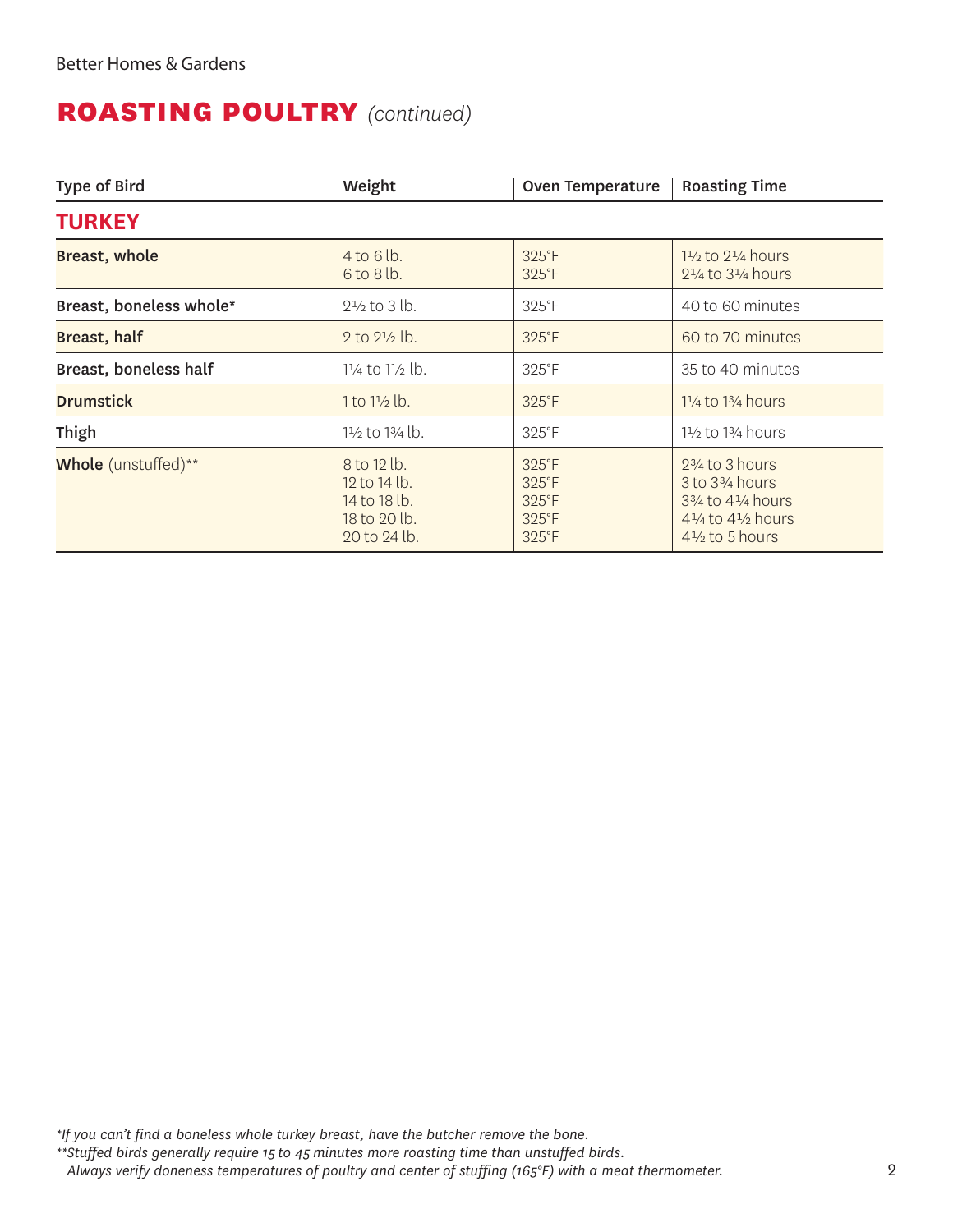#### **roasting meat**

**SELECT A PAN** that fits the task of roasting big pieces of meat—a large, sturdy shallow pan with a rack set inside. The pan's sides should be 2 to 3 inches high. This setup keeps the meat above the juices so the heat circulates all around the meat. You can also use a 13×9-inch baking pan with an oven-safe wire rack set inside.

**TO ROAST,** place meat, fat side up, on a rack in a shallow roasting pan. (Roasts with a bone do not need a rack.) Insert a meat thermometer in the thickest part of the roast (or check with an instant-read thermometer near the end of cooking time). Do not add water or liquid and do not cover. Roast in a 325°F oven (unless chart says otherwise) for time given (below) and until thermometer registers the temperature listed under "Doneness." Remove the meat from the oven. Tent with foil; let stand 15 minutes before carving. The meat's temperature will rise to the standard for medium rare (145°F) and medium (160°F) during the time it stands.

| Cut                                                                   | Weight                                      | <b>Roasting Time*</b>                                                                                                                                                      | <b>Doneness</b>                                                                                             |
|-----------------------------------------------------------------------|---------------------------------------------|----------------------------------------------------------------------------------------------------------------------------------------------------------------------------|-------------------------------------------------------------------------------------------------------------|
| <b>BEEF</b>                                                           |                                             |                                                                                                                                                                            |                                                                                                             |
| <b>Boneless tri-tip roast</b><br>(bottom sirloin)<br>(Roast at 425°F) | $1\frac{1}{2}$ to 2 lb.                     | 30 to 35 minutes<br>40 to 45 minutes                                                                                                                                       | 135°F medium rare<br>150°F medium                                                                           |
| Eye round roast<br>(Roasting past medium rare is<br>not recommended)  | $2$ to $3$ lb.                              | 11/2 to 13/4 hours                                                                                                                                                         | 135°F medium rare                                                                                           |
| <b>Ribeye roast</b><br>(Roast at 350°F)                               | 3 to 4 lb.<br>4 to 6 lb.<br>6 to 8 lb.      | 11/2 to 13/4 hours<br>13/4 to 2 hours<br>13/4 to 2 hours<br>2 to 21/2 hours<br>2 to 21/4 hours<br>21/2 to 23/4 hours                                                       | 135°F medium rare<br>150°F medium<br>135°F medium rare<br>150°F medium<br>135°F medium rare<br>150°F medium |
| <b>Rib roast</b><br>(chine bone removed)<br>(Roast at 350°F)          | $4$ to 6 lb.<br>6 to 8 lb.<br>8 to 10 lb.** | 13/4 to 21/4 hours<br>21/4 to 23/4 hours<br>21/ <sub>4</sub> to 21/ <sub>2</sub> hours<br>23/4 to 3 hours<br>$2\frac{1}{2}$ to 3 hours<br>3 to 31/2 hours                  | 135°F medium rare<br>150°F medium<br>135°F medium rare<br>150°F medium<br>135°F medium rare<br>150°F medium |
| Round tip roast                                                       | $3$ to $4$ lb.<br>4 to 6 lb.<br>6 to 8 lb.  | 13/4 to 2 hours<br>21/ <sub>4</sub> to 2 <sup>1</sup> / <sub>2</sub> hours<br>2 to 21/2 hours<br>$2\frac{1}{2}$ to 3 hours<br>$2\frac{1}{2}$ to 3 hours<br>3 to 31/2 hours | 135°F medium rare<br>150°F medium<br>135°F medium rare<br>150°F medium<br>135°F medium rare<br>150°F medium |
| <b>Tenderloin roast</b><br>(Roast at 425°F)                           | $2$ to $3$ lb.<br>4 to 5 lb.                | 35 to 40 minutes<br>45 to 50 minutes<br>50 to 60 minutes<br>60 to 70 minutes                                                                                               | 135°F medium rare<br>150°F medium<br>135°F medium rare<br>150°F medium                                      |
| Top round roast<br>(Roasting past medium rare is<br>not recommended)  | 4 to 6 lb.<br>6 to 8 lb.                    | 13/4 to 21/2 hours<br>$2\frac{1}{2}$ to 3 hours                                                                                                                            | 135°F medium rare<br>135°F medium rare                                                                      |

*\*All roasting times are based on meat removed directly from refrigerator.*

*\*\*Roasts weighing more than 8 lb. should be loosely covered with foil halfway through roasting.* 3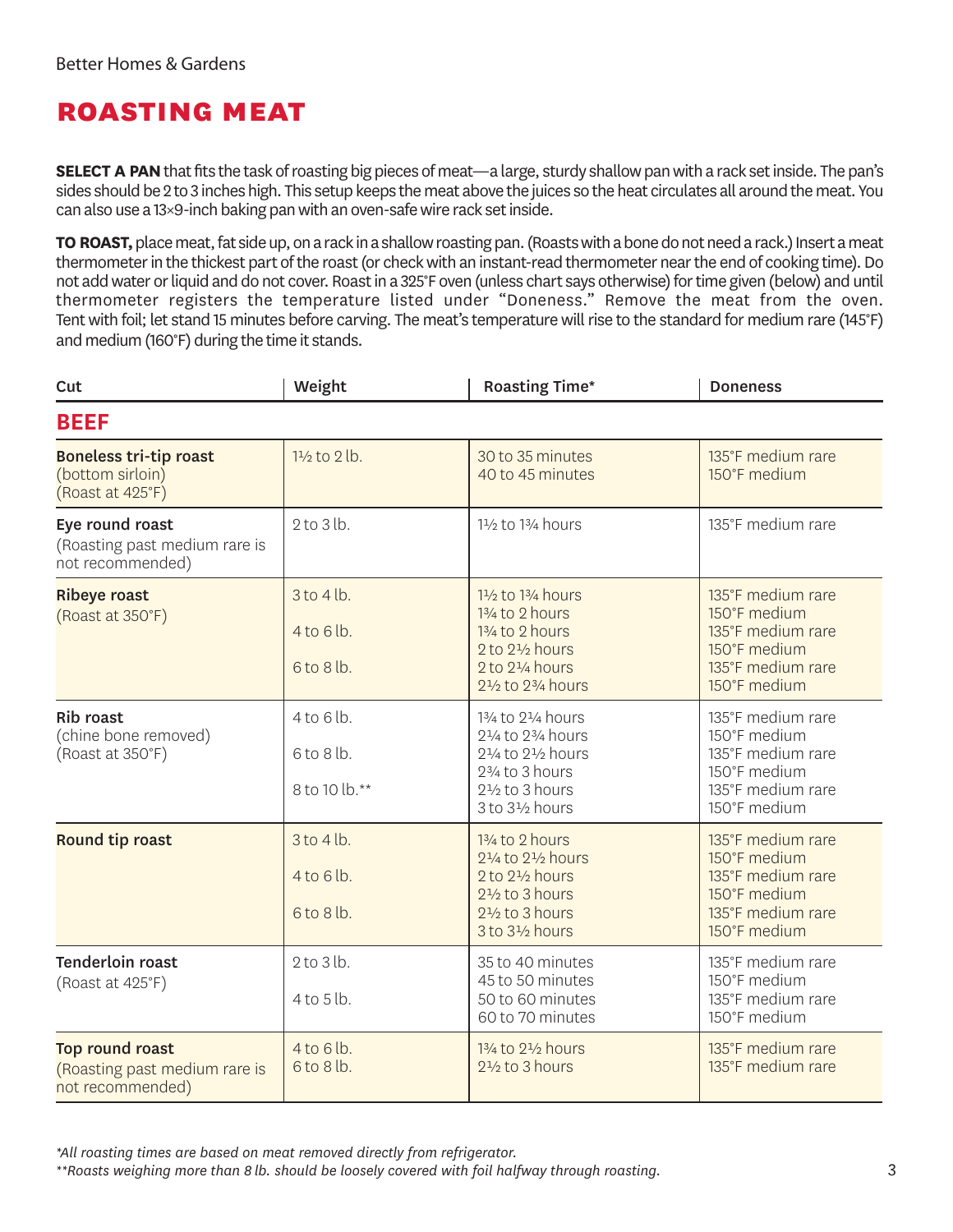## **roasting meat** *(continued)*

| Cut                                      | Weight                           | <b>Roasting Time*</b>                                                                                         | <b>Doneness</b>                                                        |
|------------------------------------------|----------------------------------|---------------------------------------------------------------------------------------------------------------|------------------------------------------------------------------------|
| <b>LAMB</b>                              |                                  |                                                                                                               |                                                                        |
| <b>Boneless leg of lamb</b>              | 4 to 5 lb.<br>5 to 6 lb.         | 13/4 to 21/4 hours<br>$2$ to $2\frac{1}{2}$ hours<br>$2$ to $2\frac{1}{2}$ hours<br>$2\frac{1}{2}$ to 3 hours | 135°F medium rare<br>150°F medium<br>135°F medium rare<br>150°F medium |
| <b>Boneless shoulder roast</b>           | $3$ to $4$ lb.<br>$4$ to $5$ lb. | $1\frac{1}{2}$ to 2 hours<br>13/4 to 21/4 hours<br>2 to $2\frac{1}{2}$ hours<br>$2\frac{1}{4}$ to 3 hours     | 135°F medium rare<br>150°F medium<br>135°F medium rare<br>150°F medium |
| <b>Boneless sirloin roast</b>            | $1\frac{1}{2}$ to 2 lb.          | 1 to 11/4 hours<br>11/ <sub>4</sub> to 11/ <sub>2</sub> hours                                                 | 135°F medium rare<br>150°F medium                                      |
| Leg of lamb (with bone)                  | 5 to 7 lb.<br>7 to 8 lb.         | 13/4 to 21/4 hours<br>21/4 to 23/4 hours<br>21/4 to 23/4 hours<br>$2\frac{1}{2}$ to 3 hours                   | 135°F medium rare<br>150°F medium<br>135°F medium rare<br>150°F medium |
| Leg of lamb, shank half<br>(with bone)   | 3 to 4 lb.                       | 13/4 to 21/4 hours<br>2 to 21/2 hours                                                                         | 135°F medium rare<br>150°F medium                                      |
| Leg of lamb, sirloin half<br>(with bone) | $3$ to $4$ lb.                   | $1\frac{1}{2}$ to 2 hours<br>13/4 to 21/4 hours                                                               | 135°F medium rare<br>150°F medium                                      |